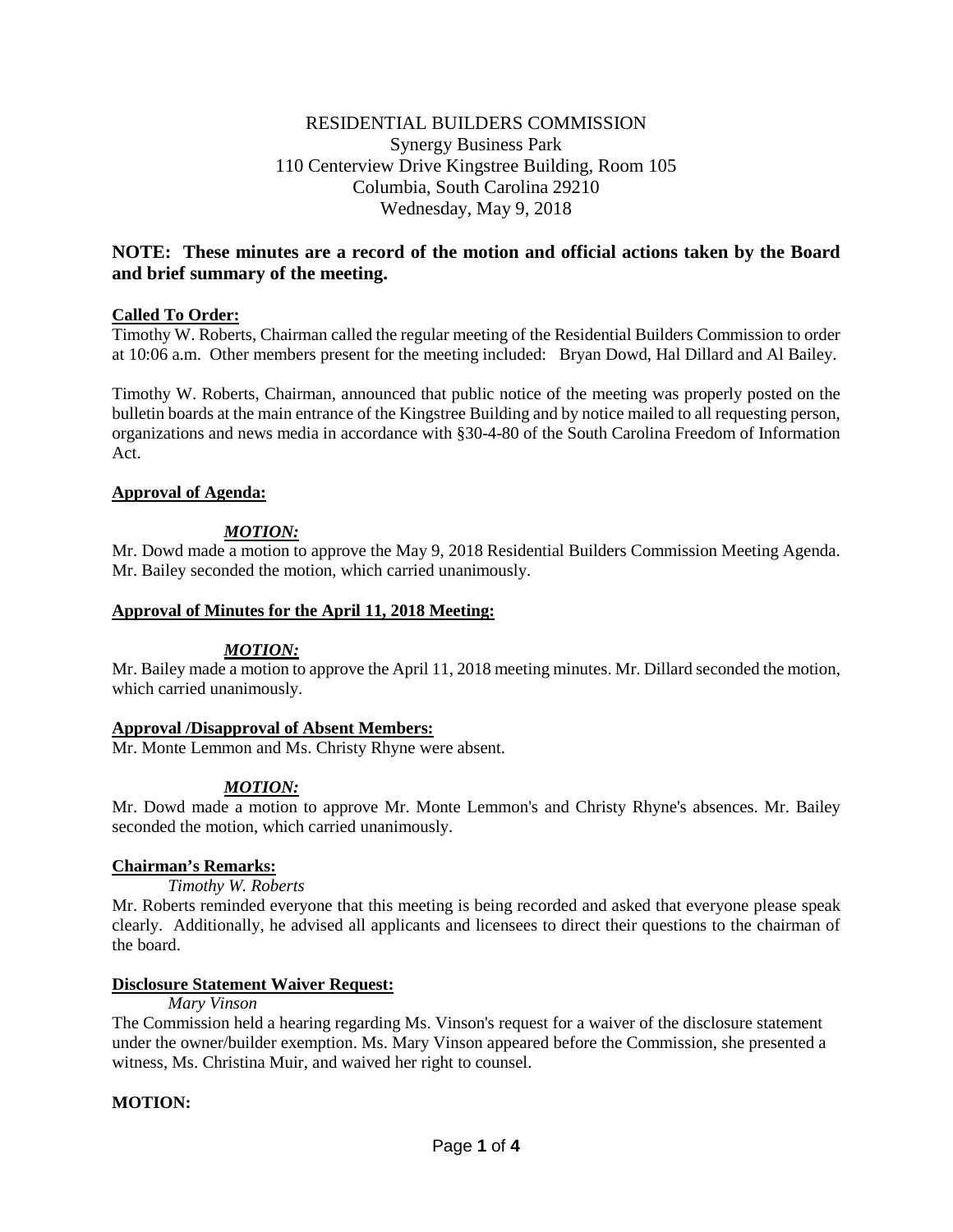Mr. Bailey made a motion to approve Ms. Vinson's request for a waiver. Mr. Dillard seconded the motion, which carried unanimously.

## *Richard Montalbano*

The Commission held a hearing regarding Mr. Montalbano's request for a waiver of the disclosure statement under the owner/builder exemption. Mr. Montalbano appeared before the Commission and waived his right to counsel.

## **MOTION:**

Mr. Dowd made a motion to approve Mr. Montalbano's request for a waiver. Mr. Bailey seconded the motion, which carried unanimously.

#### **Application Reviews:**

#### *Seth Bursha*

The Commission held an application review regarding Mr. Seth Bursha. Mr. Bursha appeared before the Commission and waived his right to counsel.

## *MOTION*:

Mr. Bailey made a motion to allow Mr. Bursha to sit for the exam. Mr. Dowd seconded the motion, which carried unanimously.

#### Brendan Ball

The Commission held an application review regarding Brendan Ball. Mr. Ball appeared before the Commission, presented a witness, Mr. Henry Ravenell, and waived his right to counsel.

#### *MOTION*:

Mr. Dillard made a motion to allow Mr. Ball to sit for the builders exam and approve him for a specialty registration. Mr. Dowd seconded the motion, which carried unanimously.

#### *Clint Weeks*

Mr. Weeks did not appear before the Commission.

# *MOTION*:

No motions were made.

#### *Jason C. Brown*

The Commission held an application review regarding Jason C. Brown. Mr. Brown appeared before the Commission and was represented by counsel, Mr. Charles Blackburn, Esq.

## *MOTION*:

Mr. Bailey made a motion to allow Mr. Brown to sit for the exam. Mr. Dillard seconded the motion, which carried unanimously.

#### *Paul Nutwell*

The Commission held an application review regarding Paul Nutwell. Mr. Nutwell appeared before the Commission, presented a witness, Ms. Michelle Nutwell, and waived his right to counsel.

#### *MOTION*:

Mr. Dowd made a motion to allow Mr. Nutwell to sit for the exam. Ms. Dillard seconded the motion, which carried unanimously.

## *Fabricio Santos*

The Commission held an application review regarding Fabricio Santos. Mr. Santos appeared before the Commission and waived his right to counsel.

## *MOTION*: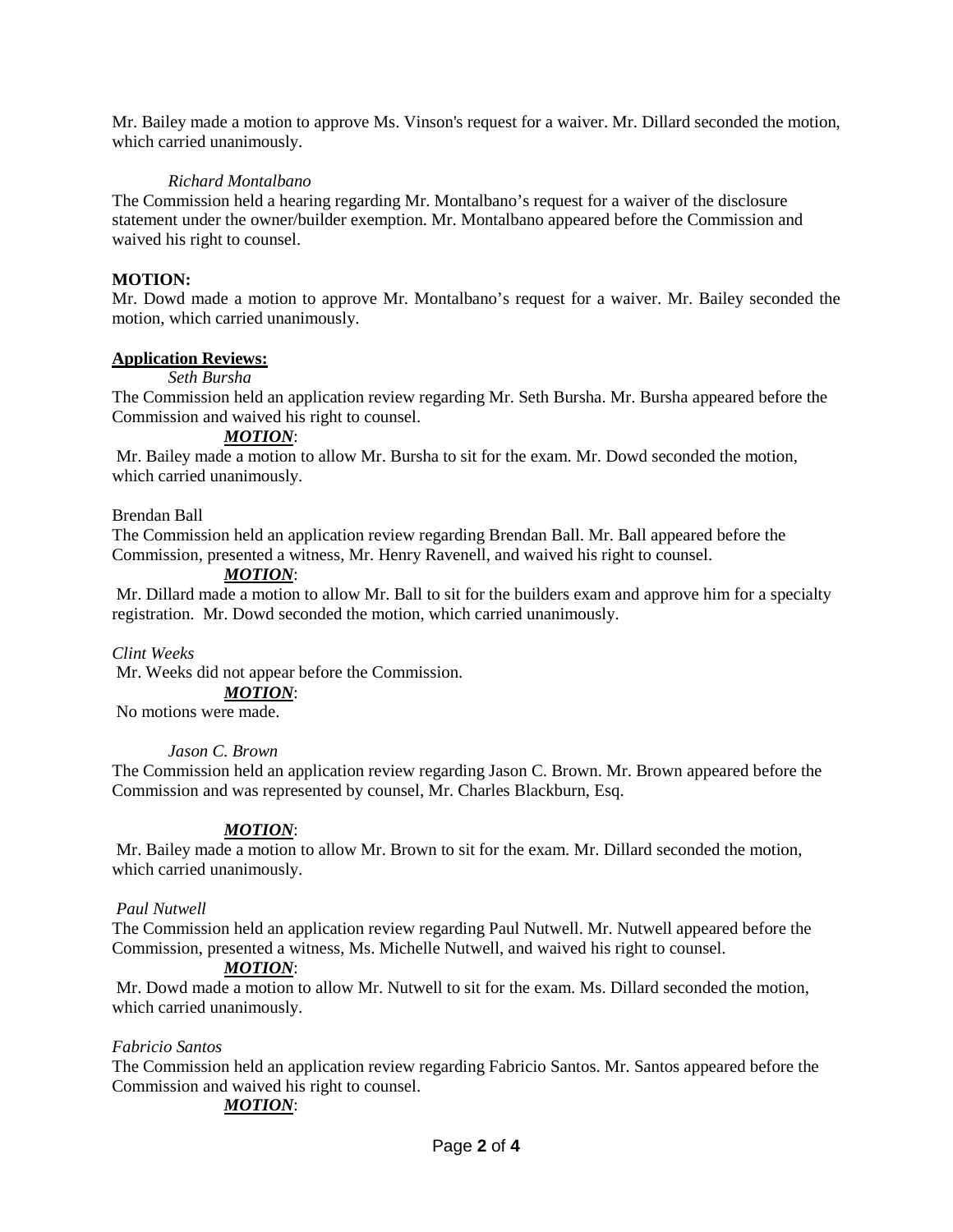Mr. Dillard made a motion to allow Mr. Santos to sit for the exam. Mr. Bailey seconded the motion, which carried unanimously.

# *Mark Kelley*

The Commission held an application review regarding Mark Kelley. Mr. Kelley appeared before the Commission, presented a witness, Ms. Angela Calafiore, and waived his right to counsel.

## *MOTION*:

Mr. Dowd made a motion to allow Mark Kelley to sit for the exam. Mr. Dillard seconded the motion, which carried unanimously.

## *Anne Dumont*

The Commission held an application review regarding Ann Dumont. Ms. Dumont appeared before the Commission and waived her right to counsel.

## *MOTION*:

Mr. Bailey made a motion to allow Ms. Dumont to change her classification on the Residential Specialty Registration from vinyl/aluminum siding to insulation installer. Mr. Dillard seconded the motion, which carried unanimously.

## *Nicky Johnson*

The Commission held an application review regarding Nicky Johnson. Mr. Johnson appeared before the Commission, presented a witness, Ms. Holland Johnson, and waived his right to counsel.

## *MOTION*:

Mr. Dillard made a motion to allow Mr. Johnson a residential specialty registration with the condition that at renewal he submit an update of the status of the judgment. Mr. Dowd seconded the motion, which carried unanimously.

## **Final Order Hearings:**

*Mr. Thomas Thompson case # 2016-450*

The Final Order hearing was continued until the June board meeting because the Commission did not have quorum.

## *MOTION:*

No motions were made.

\*Al Bailey recused himself due to his service as hearing officer.

# *MOTION:*

Mr. Dillard made a motion to go into executive session to receive legal advice regarding Mr. Thompson. Mr. Dowd seconded motion, which carried unanimously.

# *MOTION:*

Mr. Dowd made a motion to exit executive session after receiving legal advice. Mr. Dillard seconded motion, which carried unanimously*.*

## **Stipulation of Facts (SOF)**

*Sylvester Golden III Case no. 2015-39*

Mr. Sylvester Golden III appeared before the Commission and was represented by counsel, Mr. John W. Davidson, Esq. Mr. Kyle Tennis, Esq. represented the State. Mr. Golden answered questions from the Commission. Mr. Tennis requested that the Commission accept the Stipulation of Facts (SOF).

# *MOTION:*